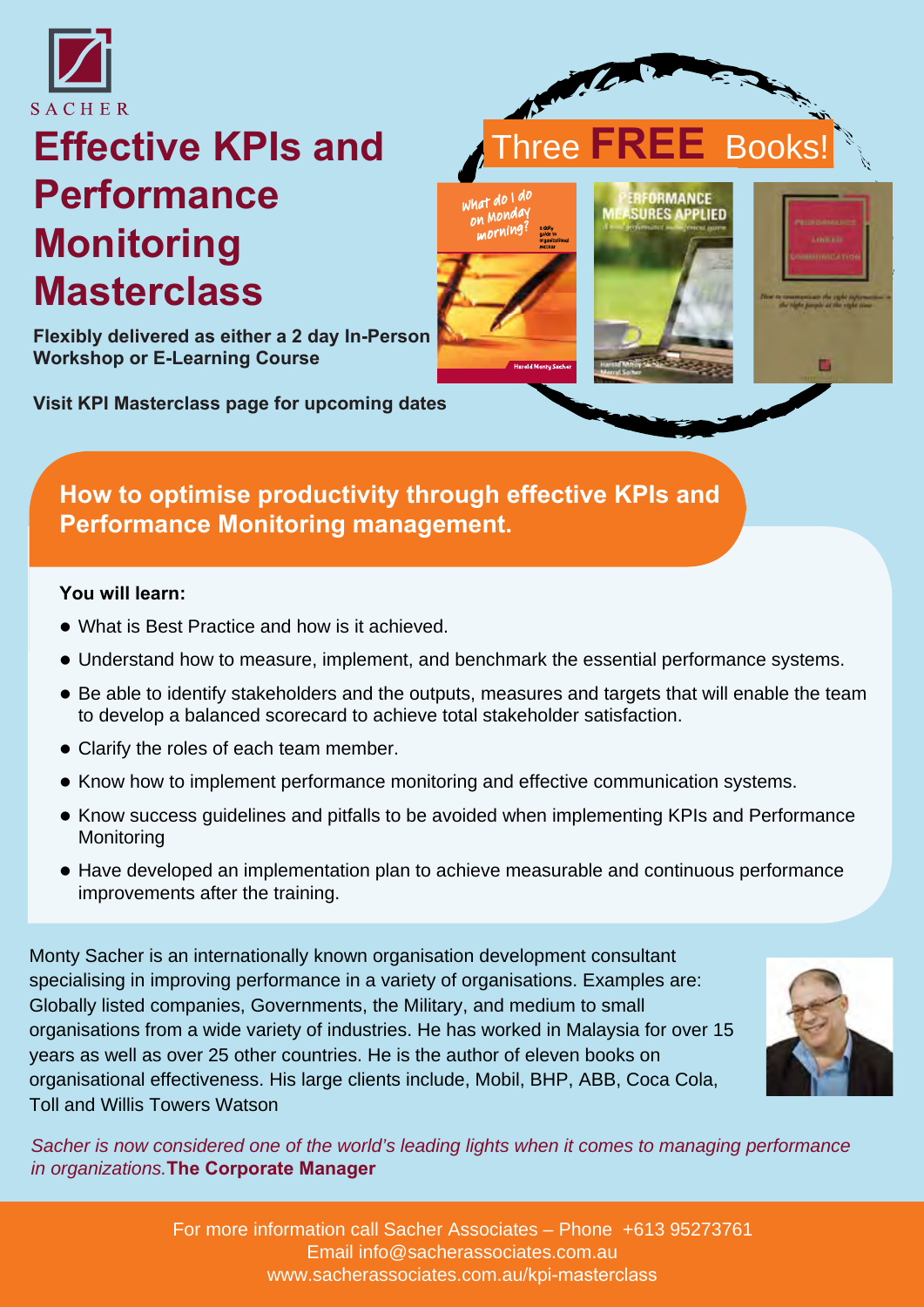**Mon**<br>**roon** Monty Sacher, one of the nation's foremost business consultants, is a quiet achiever in the engine<br>rooms of top Australian companies, improving planning, productivity, and performance. *rooms of top Australian companies, improving planning, productivity, and performance.*

#### **– Di Sullivan (The Skills Centre)**

Ú.

Sacher Associates helps organisations to achieve best practice levels of productivity, performance and quality of working life improvements. We do this, by implementing total performance systems solutions. Established for over 25 years, we have worked in in many industries, and in over 25 countries.

#### **Some results our clients achieved from published client case studies are:**

- Man-hours per Unit down by 23.5%
- Unified sense of direction amongst team leaders up 14.4%
- Time customers of supply 241% improvement
- 30% improvement in sick leave
- Time lost due to accidents 322 to 33 days
- Time lost due to industrial disputes down from 250 to 15 days
- Dividends paid to owners increased by \$130 million over a 5 year period
- Operating expenditure reduces by 23% over a 5 year period
- 97% of stakeholder responses indicated a high level of stakeholder satisfaction.
- Job Satisfaction up by 75%

#### **These results, amongst others, are published in our 11 international bestselling books.**

| <b>Course Outline: Effective KPIs and Performance</b> |                     | Visit website for upcoming |
|-------------------------------------------------------|---------------------|----------------------------|
| <b>Monitoring Masterclass</b>                         |                     | delivery dates.            |
| <b>Introduction and Session One</b>                   | <b>Session Four</b> |                            |

#### **The Big Picture**

The 10 essential components and systems for effective KPI and performance management.

#### **Session Two**

#### **Productivity, Technology and Performance.**

What is systems theory, productivity and performance improvement, and how are they achieved?

How to establish a best practice culture for technological innovation.

The big pitfall.

How to improve productivity

#### **Session Three**

#### **How to define results and KPIs or measures.**

- Why output orientation is important.
- A framework for developing and implementing KPIs.
- Accountability matrix.
- The performance management system.
- Operational plans.
- Exercises, examples and quality standards.

#### **Target Setting**

- Why set targets?
- Quality standards for effective targets
- The Balanced Scorecard, BSC.
- Common pitfalls when target setting
- Exercises, examples, and quality standards.

#### **Session Five**

#### **Performance Linked Communication**

- What to communicate?
- Performance monitoring and Feedback.
- Success guidelines and common pitfalls
- Communication infrastructure.
- Exercises, examples, and Case Studies

#### **Session Six**

Implementation Theory - Guidelines and Pitfalls

#### **Session Seven**

Implementation Practical Exercises, examples and Case Studies What do I do on Monday morning?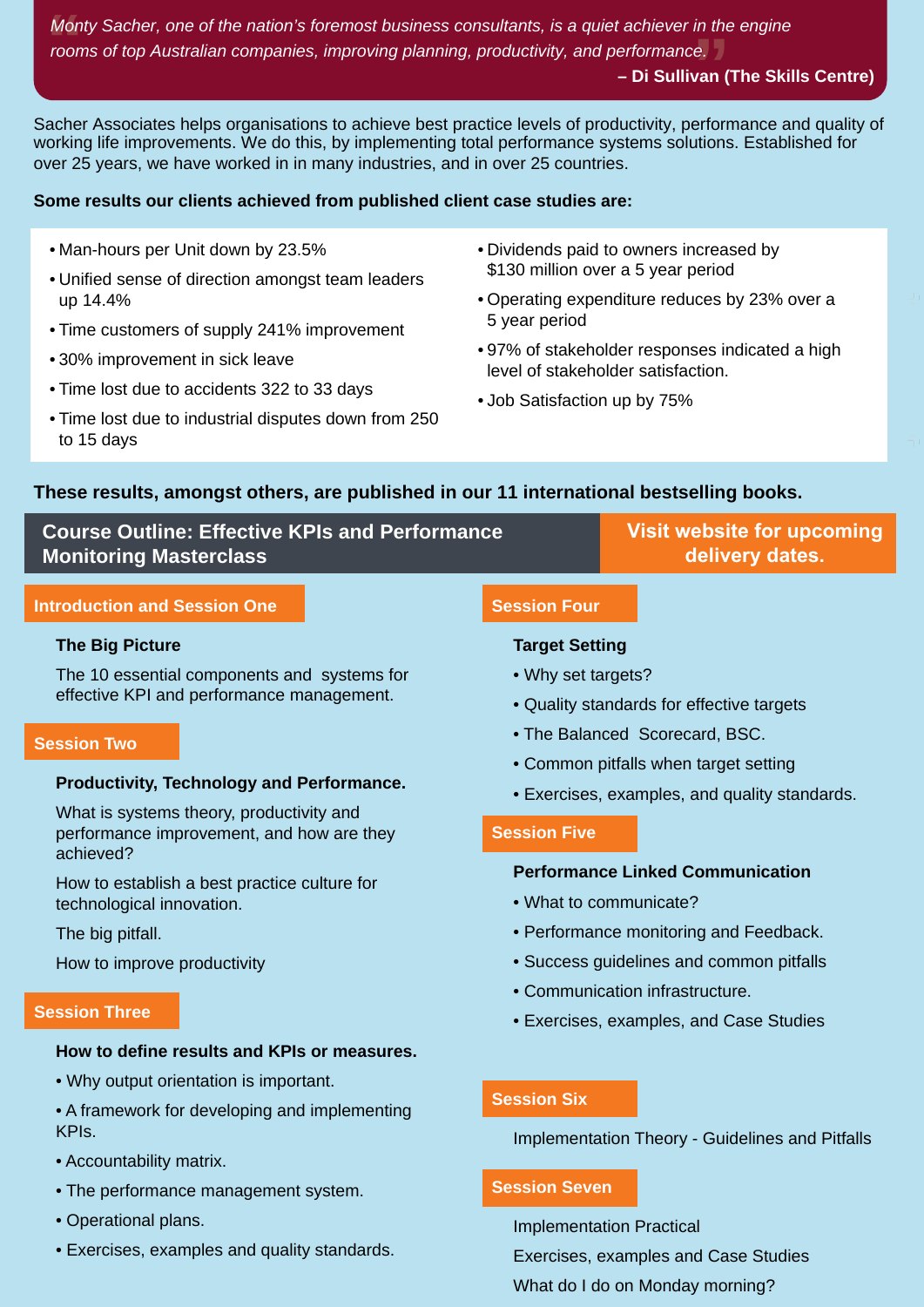#### **Special Attendee Bonuses!**

- **Additional attendees from the same organisation greatly reduces prices.**
- **Three free books**
- **The 10 hours of consulting time allocated to this course.**
- **Specially discounted coaching package offer, to ensure on the job implementation.**

All delegates will receive a copy of the following books: Performance Measures Applied, (plus a workbook), What do I do on Monday Morning?

Performance Linked Communication, (plus a workbook) All by Monty Sacher



During this workshop you will learn our potent system for measuring and managing performance: individual performance, team performance and organizational performance. With case studies and examples from both the private and public sectors you will learn how to build a performance management and measurement system that you can implement without delay. Formulated in the engine rooms of industry – on shop floors and in board rooms, our performance strategy comes from years of experience working with people who are the backbone of the business – workers, team leaders and managers. Jargon free, we will show you a practical, a tried and tested pathway to measurable, definable performance improvement. The 'Back to basics' formula presented in this course, works in product, service, or public sector environments alike, in small and large organizations, within divisions and across companies and locations.

*This is what we need: consultants who can tell us HOW to solve our problems. –* **Mossman Central Mill Co.**

*In my view, Performance Measures Applied is the single most important development work our company has or will undertake for a long time. –* **Angliss Pacific Limited**

*The business had been set a difficult profit target and the continuing economic downturn, resulting in reduced revenue, reinforced this situation. The business was able to meet its profit target and return an 11 percent improvement on this target which, in financial terms, amounts to several millions of dollars. –* **South Eastern Power**

*Based on years of practical experience, this book [Performance Measures Applied] is essential for those responsible for improving productivity and quality, and for everyone interested in gaining an insight and dispelling the mysteries that surround the subject.* **- Company Director Journal**

*Monty is an organisational and management expert. I do not use this word lightly. What he doesn't know about Change Management and the role of Culture in developing successful business outcomes is not worth knowing. He has delivered increased productivity and profits in some of Australia's toughest work environments. Regularly reviewed in BRW, Monty has passion for what he does and it is positively infectious."* **Gene Stark, The Marketing Network**

### **Clients**

#### **Private Sector (Australia)**

- BHP
- Patrick Corporation
- Tomago Aluminium Company
- ABB
- Scenic World
- Royal Automobile Club of Victoria (R.A.C.V.)
- Orica
- Mobil Oil Australia Limited
- Boral
- Saab Systems
- Todd clinics

#### **Public Sector**

- NSW Police Service
- Department of Defence
- State Government of Victoria (three year contract)
- Royal Australian Air Force
- Gas and Fuel
- United Energy, TXU and Powercor
- Rail Services Australia
- Electricity Trust of South Australia
- Sydney City Council
- City of Greater Dandenong

#### **Global**

- Coca Cola
- Willis Towers Watson
- Bahrain Petroleum Organisation (Bapco)
- VTTI (UAE)
- Government of the Republic of Maldives
- MVP (UAE)
- JPMC (Brunei)
- Head Quarters Integrated Air Defence Systems (Malaysia)